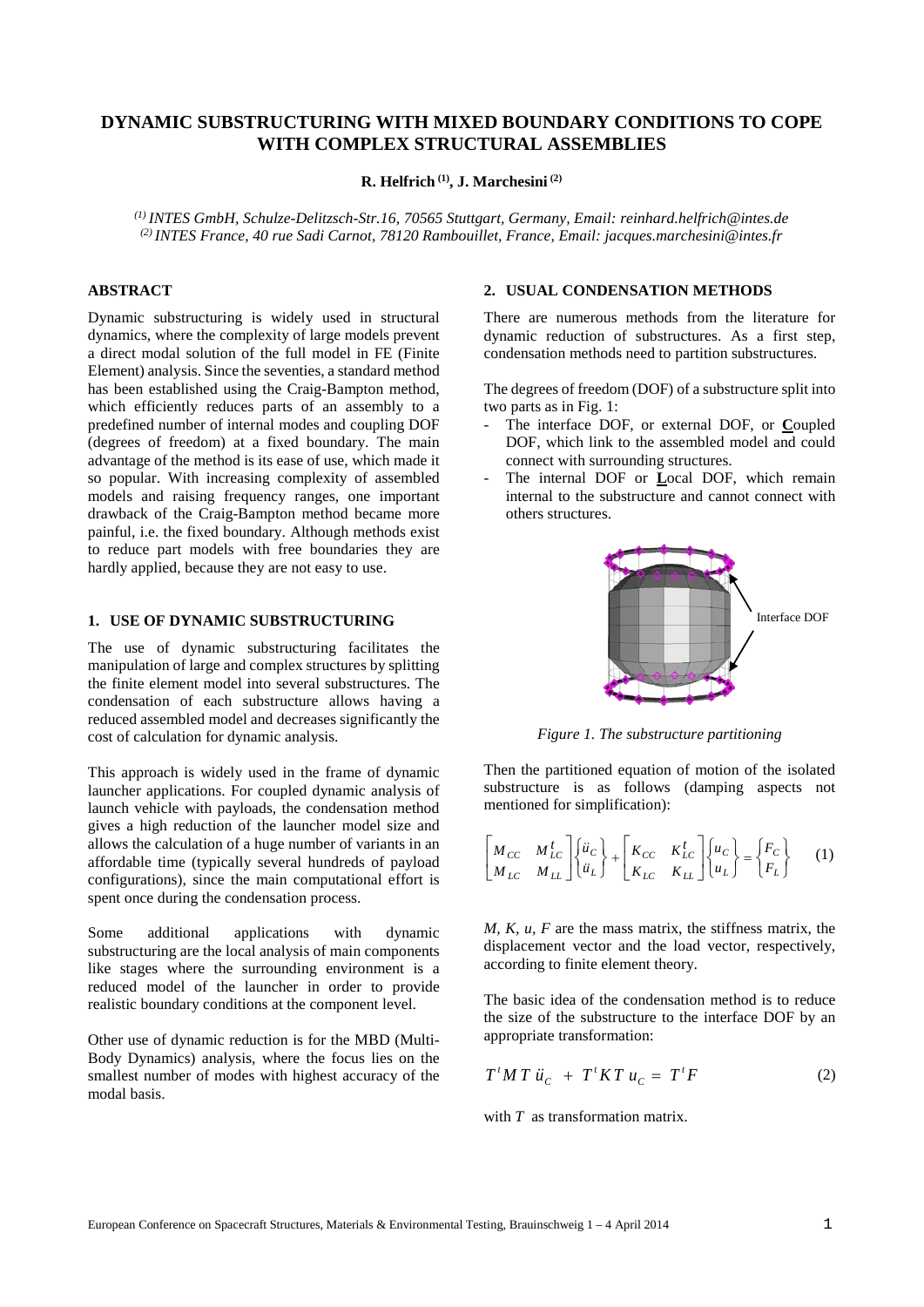#### **2.1 Static reduction**

The static reduction (or the condensation of Guyan [1]), is the base of the condensation methods. It is simply deduced from the static analysis:

$$
\begin{bmatrix} K_{CC} & K_{LC}^t \\ K_{LC} & K_{LL} \end{bmatrix} \begin{Bmatrix} u_C \\ u_L \end{Bmatrix} = \begin{Bmatrix} F_C \\ F_L \end{Bmatrix}
$$
 (3)

Under certain conditions (i.e. the interface DOF must form a statically determinate support), the second row from this last equation expresses the local displacement as function of the interface displacements:

$$
u_L = -K_{LL}^{-1}K_{LC}u_C + K_{LL}^{-1}F_L = -B_T u_C + K_{LL}^{-1}F_L \quad (4)
$$

 $B_T$  is the restitution matrix. The first row from the equation (3) gives the formulation of the reduced system:

$$
(K_{CC} - K_{LC}^t B_T) u_C = K_{red} u_C = F_C - B_T^t F_L \tag{5}
$$

Then, the expression of the transformation matrix *T* is as follows:

$$
\begin{cases} u_C \\ u_L \end{cases} = T u_C = \begin{bmatrix} I \\ -B_T \end{bmatrix} u_C \tag{6}
$$

The static reduction gives an exact representation of the stiffness at the interface DOF, but the reduced stiffness matrix is almost fully populated. Thus, this method is efficient if the number of interface DOF remains small against the number of local DOF. The main computational effort in the reduction process is spent for the inversion of stiffness matrix for local DOF.

#### **2.2 Dynamic condensation**

For dynamic application, the static condensation gives inaccurate results with a high reduction scheme, where the transformation matrix produces an approximate reduced mass matrix.

In order to improve this situation, the dynamic reduction method of **Craig-Bampton** [2] extends the transformation matrix with normal eigenmodes of the substructure as follows:

$$
u_L \approx -B_T u_C + X_L \eta \tag{7}
$$

with *XL* as normal eigenmode shapes from the substructure with **clamped** boundary conditions at the interface DOF and *η* the associated modal DOF. The term  $B_T$ <sup>'</sup> associated to the physical DOF is called the constraint modes.

This relation (7) depends on the number of normal modes used. Thus, the accuracy of this reduction is linked to modal truncation.

The expression of the transformation matrix *T* is now as follows:

$$
\begin{cases} u_C \\ u_L \end{cases} = T u_C = \begin{bmatrix} I \\ -B_T & X_L \end{bmatrix} \begin{cases} u_C \\ \eta \end{cases}
$$
 (8)

One interesting point of such method is the Korthogonality of constraint modes with the normal clamped modes, which provides a consistent transformation matrix without any internal linear combination. Then, the transformation of the equation of motion from the expression (1) becomes as follows:

$$
\begin{bmatrix} M_{red} & sym \\ M_{\eta C} & \Lambda \end{bmatrix} \begin{Bmatrix} \ddot{u}_C \\ \ddot{\eta} \end{Bmatrix} + \begin{bmatrix} K_{red} \\ I \end{bmatrix} \begin{Bmatrix} u_C \\ \eta \end{Bmatrix} = \begin{Bmatrix} F_C - B_T^t F_L \\ X_L^t F_L \end{Bmatrix}
$$
 (10)

where  $M_{red}$  and  $K_{red}$  are the reduced mass and stiffness matrices on the interface DOF (identical from those given by Guyan's reduction), M*ηC* the modal coupling mass matrix, and  $\Lambda$  the diagonal matrix of eigenvalues from clamped normal modes.

This method is simple to set up from the theoretical point of view and easy to use for the following reasons:

- This reduction does not lead to a rank deficiency problem.
- For static applications, this method simplifies itself into the Guyan's reduction, which provides the same stiffness at the interfaces DOF as that from the uncondensed model.
- For clamped vibrations at the interface DOF, the reduced model gives the same results as those from the uncondensed model.
- This method allows a high reduction level with few interface DOF.

From practical applications, such method gives stiffer results, and as the rule of thumb, the frequency limit for the normal clamped modes has to be two times higher than the analysed frequency of the assembled model.

Since this method uses a formulation with interface displacements (constraint modes), the connections between substructures remain natural and this reduction is in phase with the finite element method, where the substructure is seen as a 'super-element'.

The main advantage of the method is the ease of use, which made it so popular.

#### **2.3 Current limitations and overview**

Although the method of Craig-Bampton has interesting properties, there are some limitations in the treatment of complex models mainly due to the use of clamped internal modes in the following cases:

- For the behaviour of flexible substructures, the approximation by clamped internal modes could be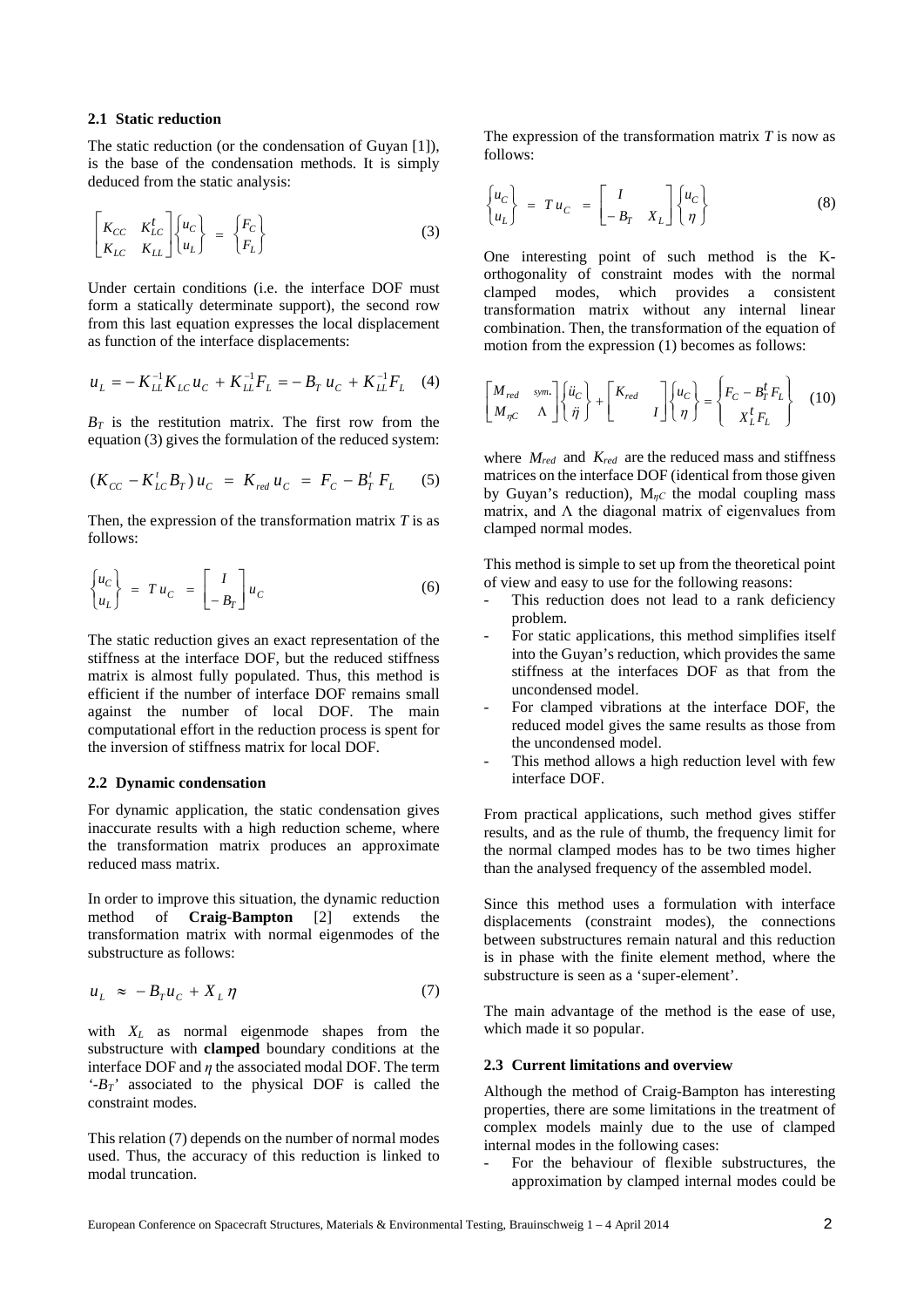very poor and needs to raise the frequency limit of internal eigenfrequencies (three times or more against the analysed frequency).

- Such reduced model show a low convergence in dynamic analysis with free boundary conditions.
- The reduction of large substructure (like a launcher without the payloads) could need a very huge computational effort in order to reach the frequency limit.
- The reduction of large substructure with clamped boundary condition, like the condensation of a complete launcher at the payload interface, may lead to numerical inconstancies for dynamic response.
- This method gives a bad or no convergence with multiple interfaces (launcher with 2 payload interfaces).

There are numerous alternative dynamic reduction methods in the literature, for example [3]:

- Methods with clamped interfaces (Hurty, Craig-Bampton…)
- Methods with free interfaces (MacNeal, Rubin...)
- Methods with mixed boundary interfaces (Hintz...)
- Methods with loaded component modes (Benfield-Hruda)

Such methods carry some new advances but also have to tackle with different problems:

- Some interfaces of a reduced model cannot accept unsupported constraints, which prevent the use of free interface reduction.
- Some methods use the forces at interface DOF instead of the displacements, which need a specific treatment for the connection between substructures.
- Some of them have a limited range of applications and are considered as expert methods.

## **3. MIXED BOUNDARY CRAIG-BAMPTON METHOD**

In order to improve the method of Craig-Bampton, the basic idea is to allow such method to handle any kind of internal eigenmodes. The use of a set of normal modes with the best adapted boundary condition will improve the convergence as well as the accuracy of the condensed models.

The expression of the transformation matrix *T* becomes as follows:

$$
\begin{cases} u_C \\ u_L \end{cases} = T u_C = \begin{bmatrix} I \\ -B_T & T_{L\eta} \end{bmatrix} \begin{cases} u_C \\ \eta \end{cases}
$$
 (6)

Where the modal restitution matrix  $T_{L\eta}$  contains the information of internal modes calculated with any kind of boundary constraints. This matrix is built in a specific way to avoid internal linear combinations and to keep the property of K-orthogonality with the constraint modes, which ensures a consistent transformation and avoid the generation of a rank deficiency problem.

This formulation keeps the same architecture as the method of Craig-Bampton and conserves the properties linked to the constraint modes (like static reduction, connection via interface displacements).

This method was implemented in the PERMAS FE Software [4] under the name 'Mixed Boundary Craig-Bampton' method (MBCB) and it is seen as a natural extension of the method of Craig-Bampton with the same ease of use.

The next paragraphs will describe the different possibilities for the selection of normal eigenmodes.

#### **3.1 Component modes reduction**

The normal eigenmodes used for the reduction are built from the substructure level. In this case, the available boundary conditions are:

- Interfaces with fixed-boundary conditions,
- Interfaces with free-boundary conditions,
- Interfaces with mixed boundary conditions.

It is also possible to use a hybrid set of normal modes which could contain clamped modes and free modes.

In addition, the expansion of the normal mode basis with additional static mode shapes, allows the incorporation of any kind of specific modes, like those coming from the modal truncation augmentation method [5], in order to improve the accuracy of internal displacements. Such modes could be the static deflections from internal loads and the inertia relief attachment modes.

As it will be shown in chapter 4, this method converges exactly to the all-clamped boundary solutions with normal clamped eigenmodes (Craig-Bampton) but also to the all-free boundary solution with normal free eigenmodes.

## **3.2 Loaded component modes reduction**

With the component mode reduction, the normal modes used for the reduction are built from the substructure level independent of the environment of this component. But in the assembled model, the substructure has some 'elastic' connections with surrounding parts.

With the loaded component modes reduction, the displacement shapes used for the reduction are the eigenmodes of the assembled model (substructure connected with other flexible components) projected to the substructure itself. An example is shown in Fig. 2.

But this projection involves that this set of displacement shapes is no longer linearly independent, since elastic eigenmodes from assembled model could have a quasirigid shape or could be collinear in the substructure region. Such singular or collinear displacement shapes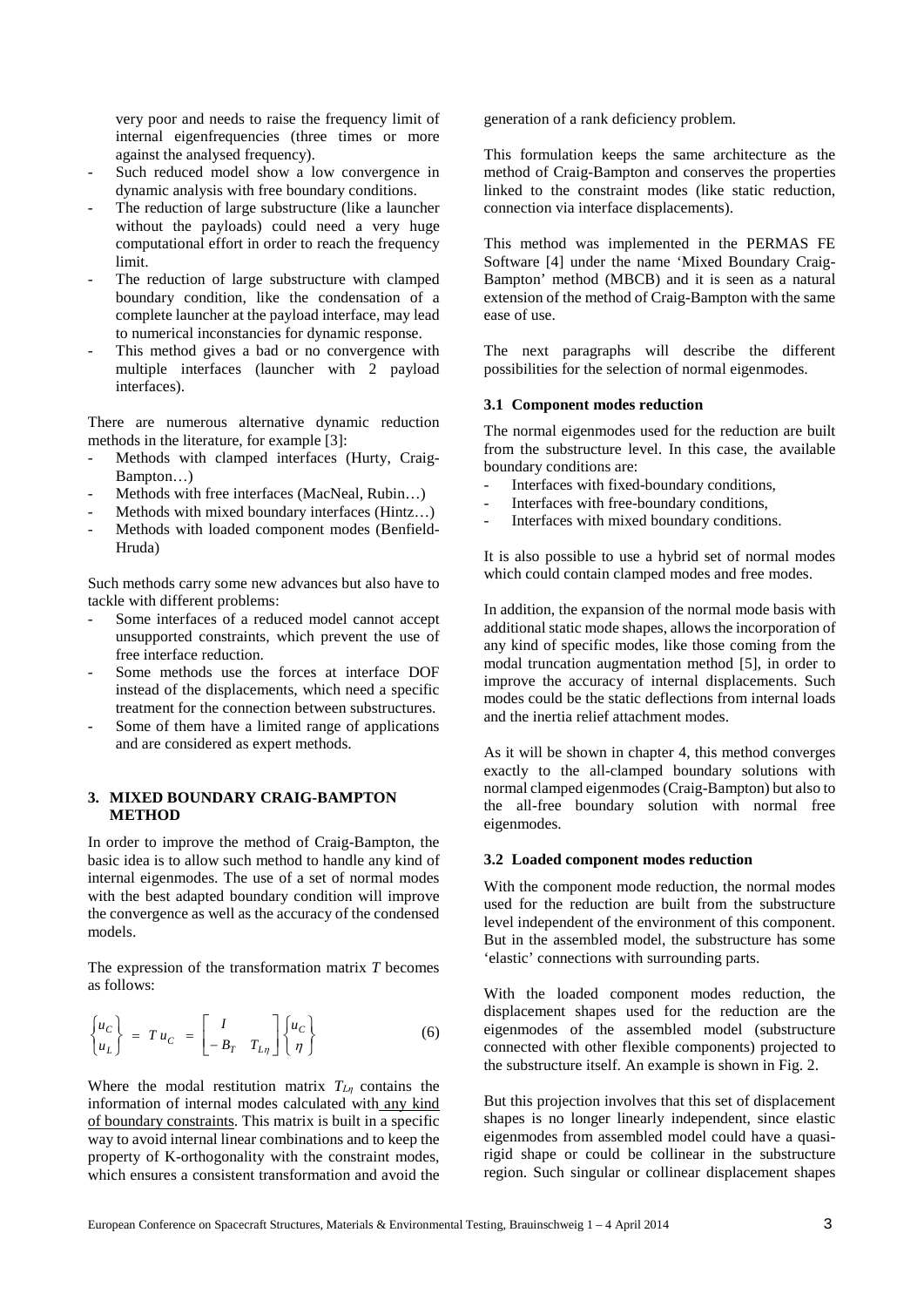are detected and removed before reduction.



*Figure 2. Loaded component mode*

The component modes reduction is seen as a specific case of the loaded component modes reduction, which leads to a general formulation of the Mixed Boundary Craig-Bampton method.

## **4. NUMERICAL EXAMPLE: DRY TANK**

This small example will show the component modes reduction. The structure is a cylindrical dry tank (height 2m, diameter 2m) with spherical end caps and short skirts ended by circular flanges. The finite element model, described in Fig. 3, has 18 nodes on its circumference and it is composed of linear shell elements and linear beam elements for the flanges.



*Figure 3. FE model of the dry tank*

The eigenfrequencies are calculated up to 600 Hz. Table 1 shows the different boundary constraints to be analysed.

| <b>Constraints variants</b> | <b>Upper interface</b> | <b>Lower interface</b> |
|-----------------------------|------------------------|------------------------|
| FREE-FREE                   | Free                   | Free                   |
| <b>CLAMPED-FREE</b>         | Free                   | Clamped                |
| CLAMPED-CLAMPED             | Clamped                | Clamped                |

*Table 1. Analysed constraints variants*

Table 2 describes the different condensed models, which are reduced at lower and upper interfaces identically.

| <b>Models</b>  | <b>Method</b> | <b>Internal modes</b> | <b>Frequency</b> |
|----------------|---------------|-----------------------|------------------|
| СB             | Craig & Bam.  | 165 clamped modes     | 1200 Hz          |
| <b>CBGEN</b>   | <b>MBCB</b>   | 81 free modes         | 650 Hz           |
|                |               | 6 inertia modes       |                  |
| <b>CBGEN-V</b> | <b>MBCB</b>   | 81 free modes         | 650 Hz           |
|                |               | 21 clamped modes      | 600 Hz           |
|                |               | 6 inertia modes       |                  |

*Table 2. Reduction schemes of dry tank*

**Differences in eigenfrequency from tank models - CLAMPED / CLAMPED**



**Differences in eigenfrequency from tank models - CLAMPED / FREE**





*Figure 4. Comparison between reduction methods*

0 80

**Eigen** 

 $\mathsf{C}$ 

The eigenfrequencies are compared to those given by the uncondensed model and the results are reported in the following curves (see Fig. 4). The worst cases are summarized in Table 3.

| <b>Models</b>  | <b>Modal DOF</b> | Worst case                 | <b>Maximal</b><br>deviation |
|----------------|------------------|----------------------------|-----------------------------|
| CВ             | 165              | FREE-FREE                  | 0,80%                       |
| <b>CBGEN</b>   | 81               | CLAMPED-<br><b>CLAMPED</b> | 0.16%                       |
| <b>CBGEN-V</b> | 108              | <b>CLAMPED-FREE</b>        | 0.04%                       |

*Table 3. Worst cases for condensed models*

0,0%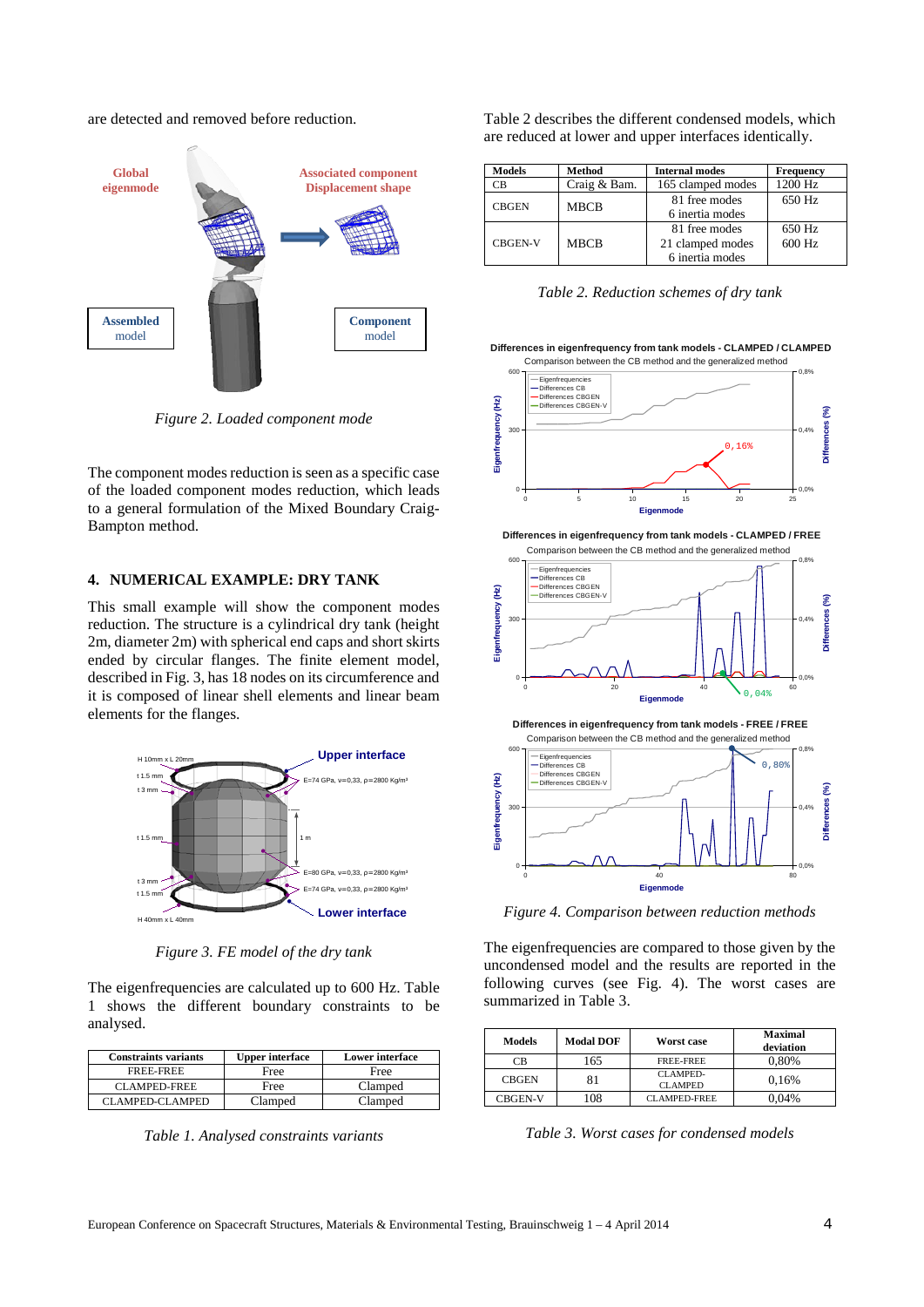Like the Craig-Bampton reduction, which gives the exact solution for the CLAMPED-CLAMPED variant, the MBCB condensation with free normal eigenmodes gives also the exact solution for FREE-FREE variant.

The reduction with free eigenmodes (CBGEN) shows better results against the Craig-Bampton method with less modal DOF.

# **5. APPLICATION WITH LAUNCHER MODEL**

#### **5.1 Launcher A5GS – EAP stage separation**

This model which represents the launcher A5GS, was developed by AIRBUS-DS, Les Mureaux, France. This application will show the loaded component mode reduction applied to a large component.



*Figure 5. A5GS - Launcher reduction schemes*

The goal is to compare the first 1250 coupled fluidstructure eigenfrequencies with free-boundary conditions from the following models:

- Reference launcher model with no condensation.
- Condensed launcher model with the method of Craig-Bampton and 2500 internal clamped eigenmodes (CB). The reduced model is built without the payload component and has only one interface with the payload. The internal eigenmodes are calculated with clamped boundary conditions at the payload interface.
- Condensed launcher model with the MBCB method and 1250 internal eigenmodes (CBGEN). The CBGEN model is built without the payload component and has interfaces with the payload, the fairing, and the connection points from EAP (Etage d'Acceleration à Poudre) boosters. The internal eigenmodes used for the condensation came from the reference launcher model (loaded component modes reduction).

The curve of eigenfrequencies with the index of mode from the reference launcher model is plotted in Fig. 6. In addition, the differences between the eigenfrequencies from the reference mode with those from the CB model and also with those from the CBGEN model are plotted in the same figure.

These results show a superior convergence from the MBCB method using the loaded component modes with less modal DOF and a maximum error less than 0.01%. For the method of Craig-Bampton, the maximum error is less than 3%.



*Figure 6. A5GS - Comparison between reduction methods*

# **5.2 Launcher A5E/CA – Pressure oscillations from the first acoustic mode**

This model which represents the launcher A5E/CA, was developed by AIRBUS-DS, Les Mureaux, France. This application will show the loaded component mode reduction applied to a multi-levelled assembly model.

The goal is to compare the first 800 coupled fluidstructure eigenfrequencies up to 80 Hz with freeboundary condition from the following models:

- The reference launcher model with no condensation.
- The condensed launcher model divided in several reduced substructures with the method of Craig-Bampton using clamped eigenmodes up to 200 Hz (CB).